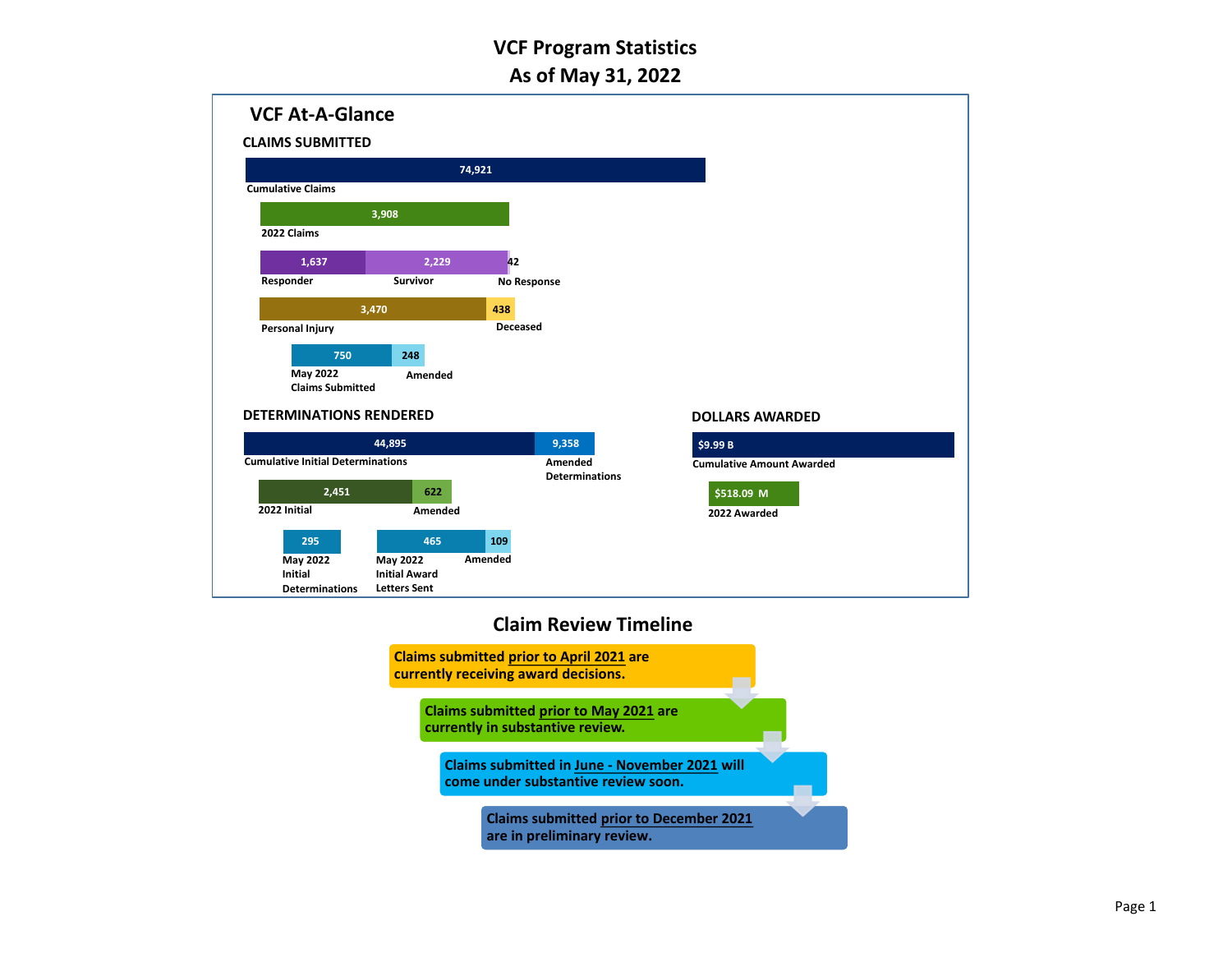Unique Registrations



|                            |         | 2021    |         |         |         |         |         |         |         | 2022    |         |         |  |  |  |
|----------------------------|---------|---------|---------|---------|---------|---------|---------|---------|---------|---------|---------|---------|--|--|--|
|                            | Jun     | Jul     | Aug     | Sep     | Oct     | Nov     | Dec     | Jan     | Feb     | Mar     | Apr     | May     |  |  |  |
| Registrations - By Month   | 2,392   | 11,895  | 2,043   | 1,902   | 1,402   | 1,163   | 1,067   | 1,064   | 951     | 1,301   | 1,073   | 1,118   |  |  |  |
| Registrations - Cumulative | 117,576 | 129.471 | 131,514 | 133,416 | 134,818 | 135,981 | 137,048 | 138,112 | 139,063 | 140,364 | 141.437 | 142,555 |  |  |  |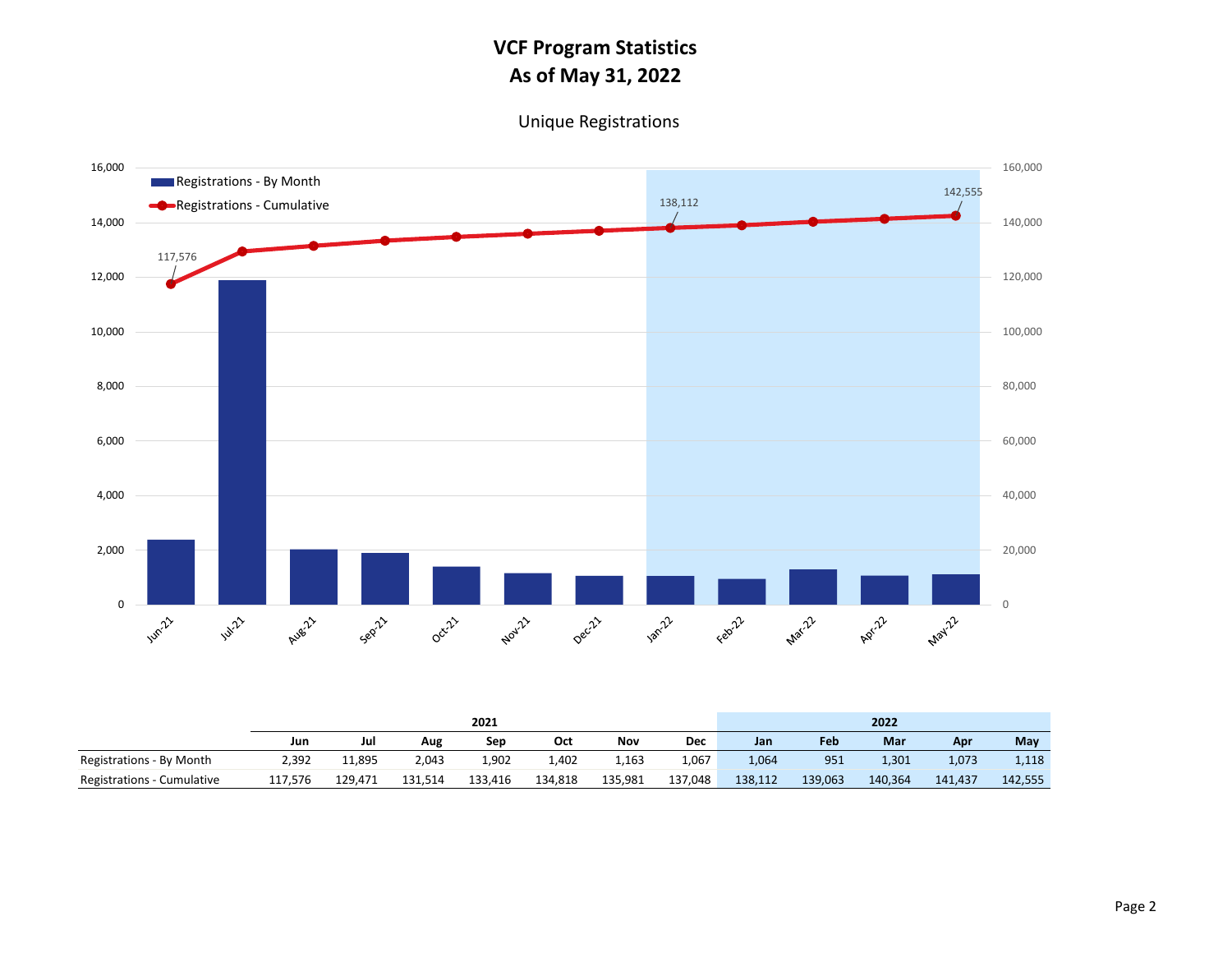#### Claims Submitted by Month: Personal Injury & Deceased



|                        |                          |                          |                          | 2021                     | 2022                     |                          |                          |                          |        |        |                          |                          |
|------------------------|--------------------------|--------------------------|--------------------------|--------------------------|--------------------------|--------------------------|--------------------------|--------------------------|--------|--------|--------------------------|--------------------------|
|                        | Jun                      | Jul                      | Aug                      | Sep                      | Oct                      | Nov                      | <b>Dec</b>               | Jan                      | Feb    | Mar    | Apr                      | May                      |
| Personal Injury Claims | 965                      | 1,901                    | 882                      | 929                      | 828                      | 803                      | 733                      | 737                      | 550    | 797    | 719                      | 667                      |
| <b>Deceased Claims</b> | 91                       | 133                      | 81                       | 58                       | 78                       | 61                       | 61                       | 76                       | 73     | 107    | 99                       | 83                       |
| Unknown Claims         | $\overline{\phantom{0}}$ | $\overline{\phantom{0}}$ | $\overline{\phantom{0}}$ | $\overline{\phantom{0}}$ | $\overline{\phantom{0}}$ | $\overline{\phantom{0}}$ | $\overline{\phantom{a}}$ | $\overline{\phantom{a}}$ | $\sim$ | $\sim$ | $\overline{\phantom{0}}$ | $\overline{\phantom{0}}$ |
| Claims - Cumulative    | 64,465                   | 66,499                   | 67,462                   | 68.449                   | 69.355                   | 70.219                   | 71,013                   | 71,826                   | 72,449 | 73,353 | 74,171                   | 74,921                   |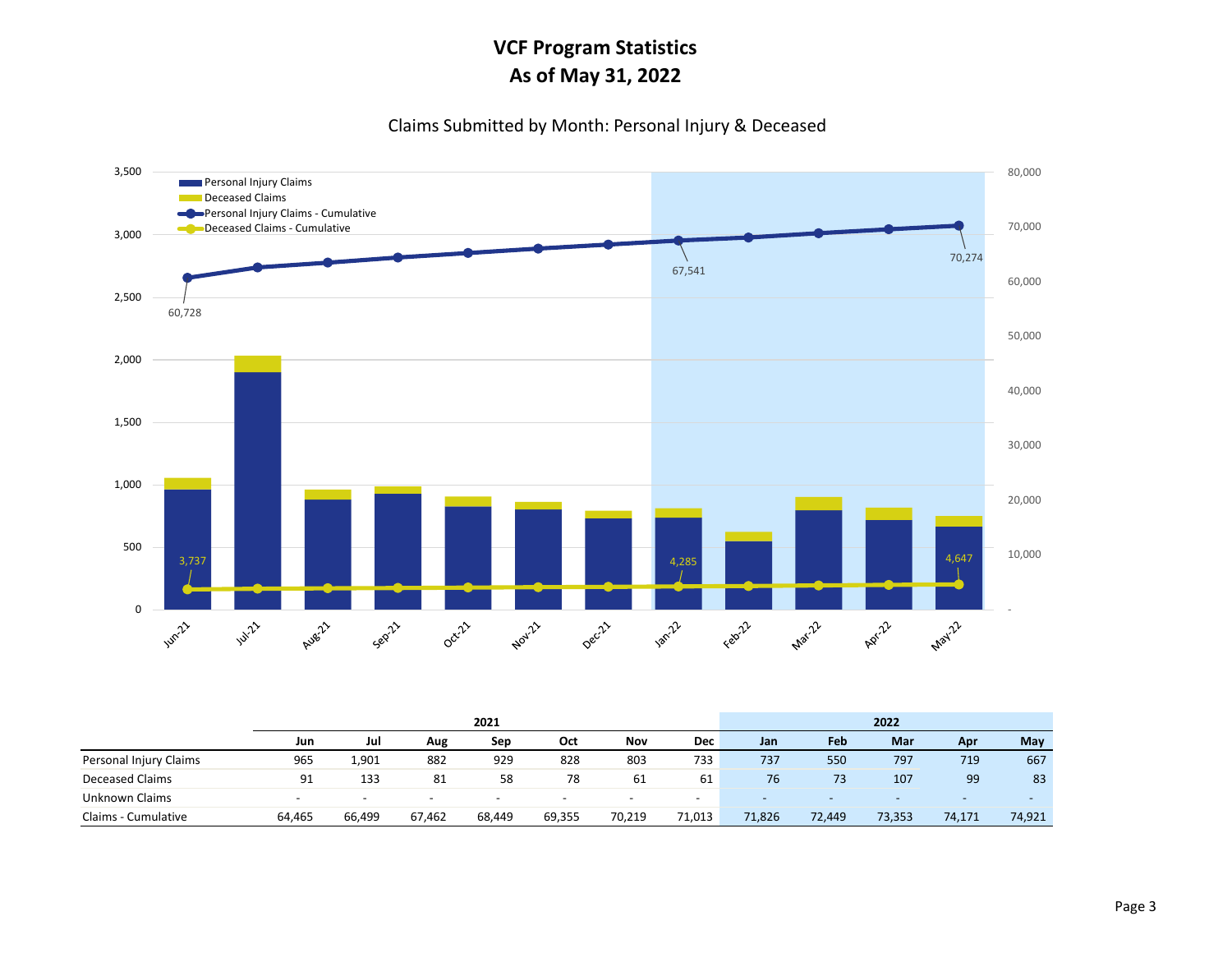Claims Submitted by Month: Responder & Survivor



|                         |        |        |        | 2021   | 2022   |        |        |        |        |            |        |        |
|-------------------------|--------|--------|--------|--------|--------|--------|--------|--------|--------|------------|--------|--------|
|                         | Jun    | Jul    | Aug    | Sep    | Oct    | Nov    | Dec    | Jan    | Feb    | <b>Mar</b> | Apr    | May    |
| <b>Responder Claims</b> | 481    | 822    | 444    | 430    | 370    | 390    | 319    | 315    | 252    | 385        | 369    | 316    |
| <b>Survivor Claims</b>  | 563    | 1,202  | 512    | 550    | 527    | 470    | 466    | 483    | 368    | 510        | 444    | 424    |
| No Response Claims      | 12     | 10     |        |        |        | 4      | q      | 15     |        |            |        | 10     |
| Claims - Cumulative     | 64,465 | 66,499 | 67,462 | 68,449 | 69.355 | 70.219 | 71,013 | 71,826 | 72,449 | 73,353     | 74,171 | 74,921 |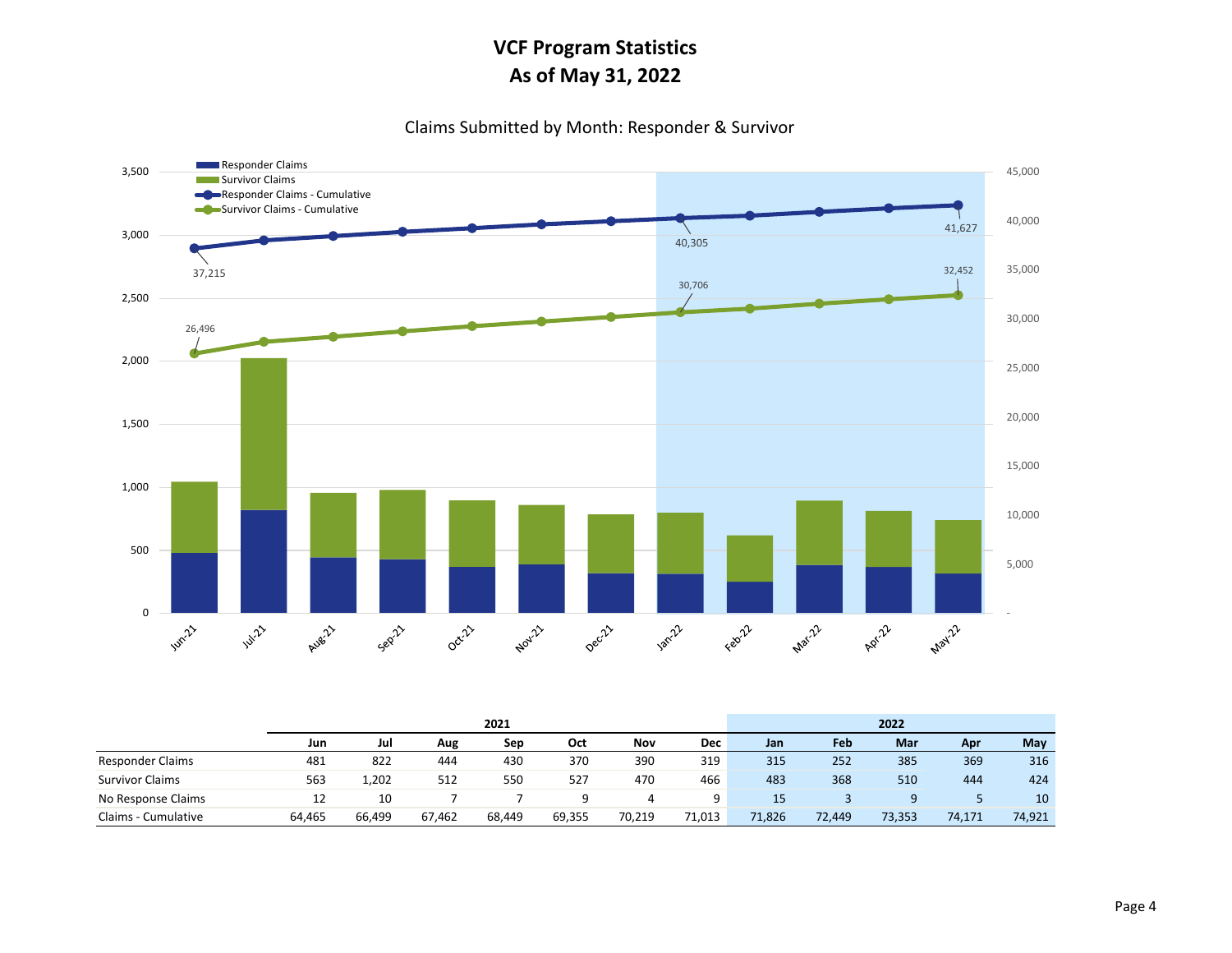

|                                         |        |        |        |        | 2022   |        |            |        |        |        |        |        |
|-----------------------------------------|--------|--------|--------|--------|--------|--------|------------|--------|--------|--------|--------|--------|
|                                         | Jun    | Jul    | Aug    | Sep    | Oct    | Nov    | <b>Dec</b> | Jan    | Feb    | Mar    | Apr    | May    |
| Approved Eligibility Determinations     | 40,043 | 40.550 | 41.156 | 41,681 | 42,143 | 42.740 | 43.276     | 43.661 | 44,198 | 44.864 | 45.428 | 45,878 |
| <b>Procedural Denials</b>               | 7.210  | 332,   | 7.492  | 492.'  | 7,921  | 8,066  | 8,157      | 8,196  | 8.291  | 8,388  | 8,533  | 8,605  |
| Procedural Denials Returned for Review  | 400    | 407    | 413    | 413    | 439    | 442    | 450        | 452    | 459    | 468    | 475    | 478    |
| <b>Substantive Denials</b>              | 1.171  | .,192  | 1,215  | 1,222  | 244ء   | 1,274  | 1,293      | 1,316  | 1,336  | 1,363  | 1,376  | 1,434  |
| Substantive Denials Returned for Review | 528    | 562    | 621    | 647    | 709    | 786    | 837        | 877    | 940    | 1,013  | 1,073  | 1,098  |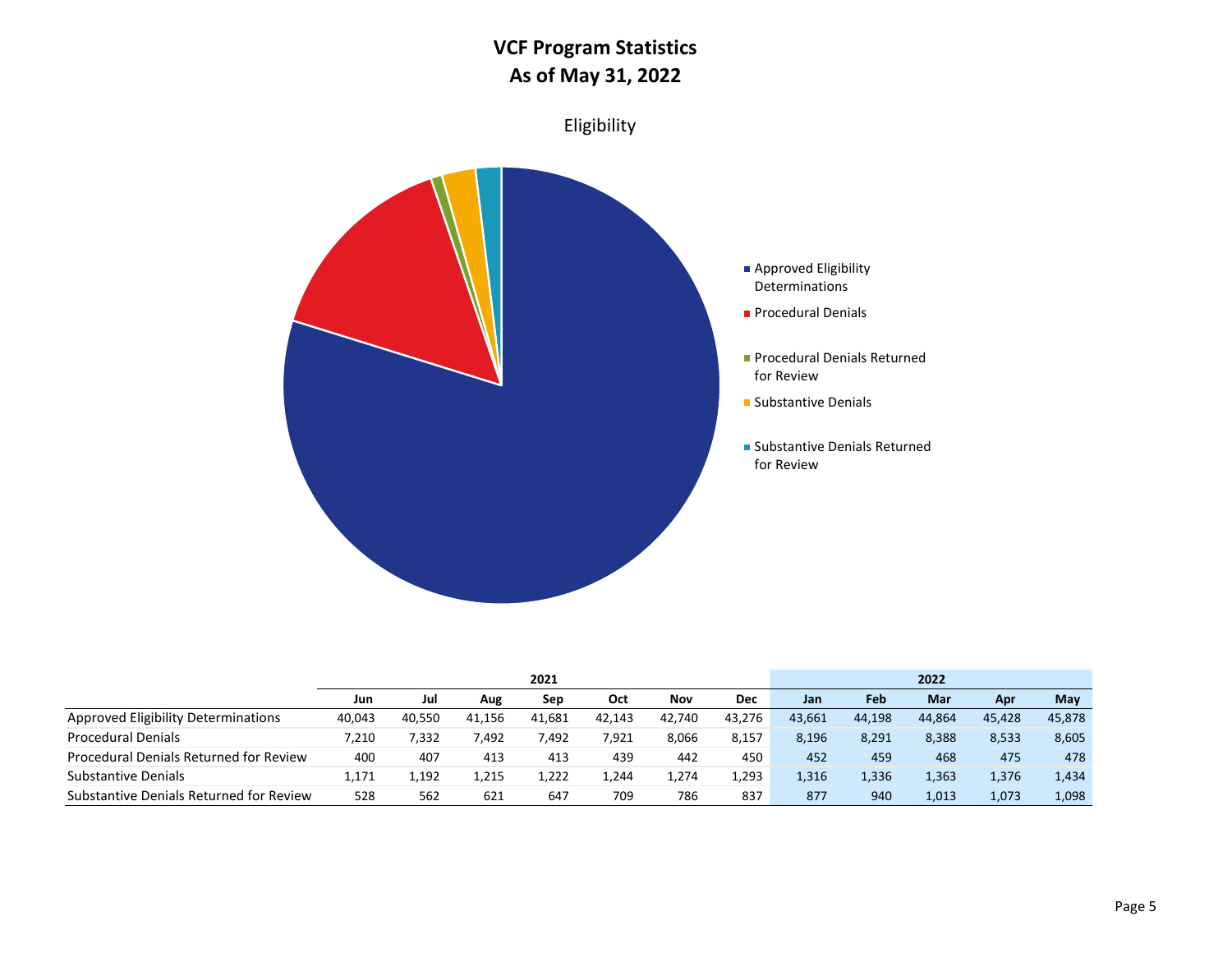



|                                     |     |     |     | 2021 | 2022 |     |            |     |     |     |     |     |
|-------------------------------------|-----|-----|-----|------|------|-----|------------|-----|-----|-----|-----|-----|
|                                     | Jun | Jul | Aug | Sep  | Oct  | Nov | <b>Dec</b> | Jan | Feb | Mar | Apr | May |
| Initial Compensation Determinations | 619 | 549 | 588 | 532  | 447  | 588 | 533        | 423 | 515 | 653 | 565 | 295 |
| Amended Compensation Determinations | 268 | 172 | 181 | 205  | 199  | 323 | 160        | 111 | 145 | 134 | 159 | 73  |

NOTE: This chart includes only those compensation determinations for which the claimant has been notified by the VCF in writing of the amount of their award. Once a claimant is notified, the determination is counted on this chart, but it is reflected in the month in which the award was finalized and deemed ready for final quality checks, not in the month in which the claimant was notified. The VCF process includes a series of quality checks that are completed before a claimant is notified. These quality checks may take several weeks or longer. This means that there are claims for which substantive review has been completed but they are not counted on this chart because the claimant has not yet been notified of the award. This also means that the monthly numbers shown here for prior months will change from one report to the next as claims completed in earlier months finish the quality check process and claimants are notified.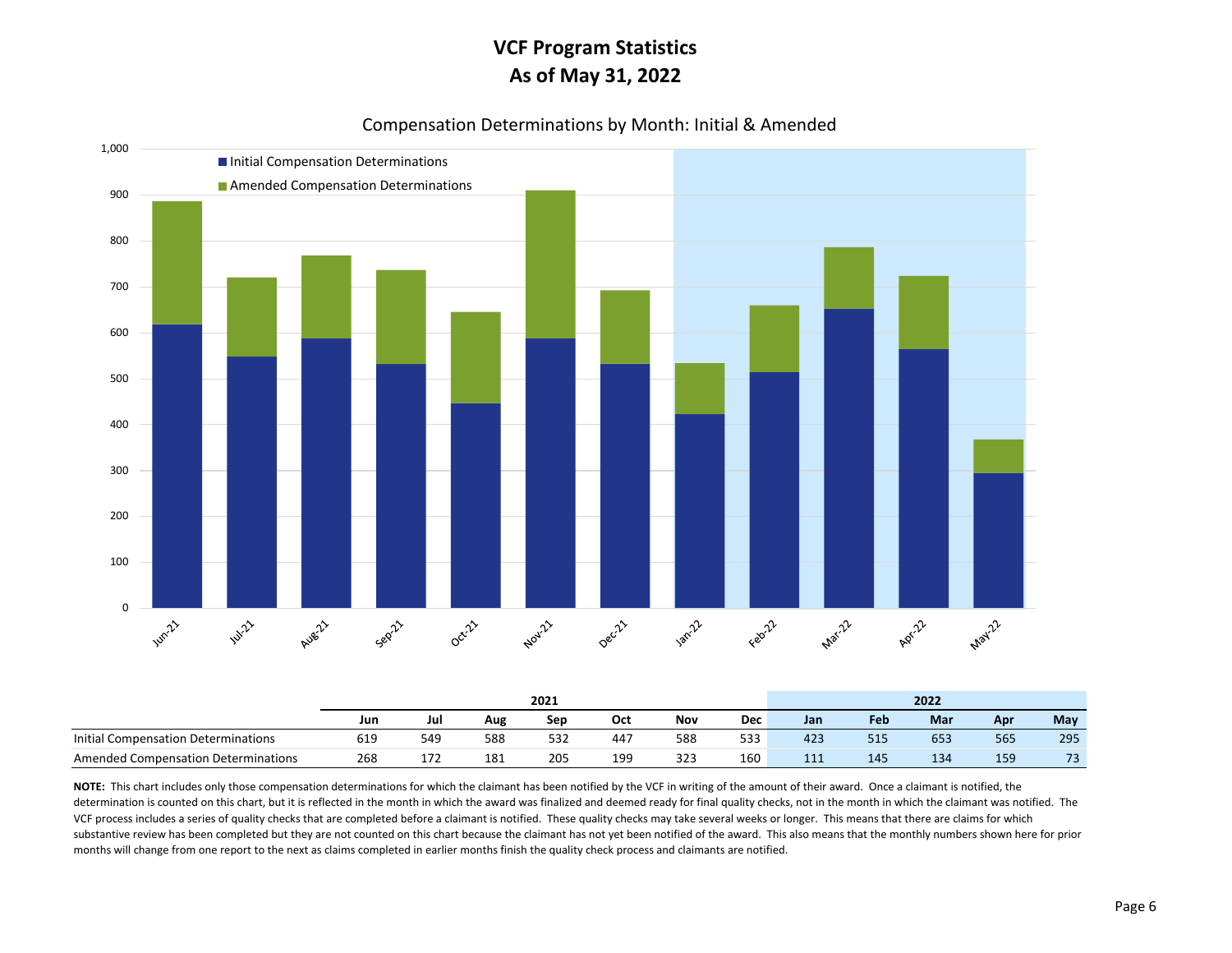### Cumulative Claims with Compensation Determinations Personal Injury & Deceased



|                                                          | 2013 | 2014  | 2015 | 2016   | 2017   | 2018   | 2019   | 2020   | 2021   | <b>2022 YTD</b> |
|----------------------------------------------------------|------|-------|------|--------|--------|--------|--------|--------|--------|-----------------|
| Personal Injury Compensation Determinations - Cumulative | 225  | 2,999 |      | 11.474 | 15,058 | 20,319 | 25.774 | 33,455 | 40,131 | 42,406          |
| Deceased Compensation Determinations - C<br>- Cumulative |      |       | 20   |        | 183    | 595    | 1.161  | 1,811  |        | 2,489           |